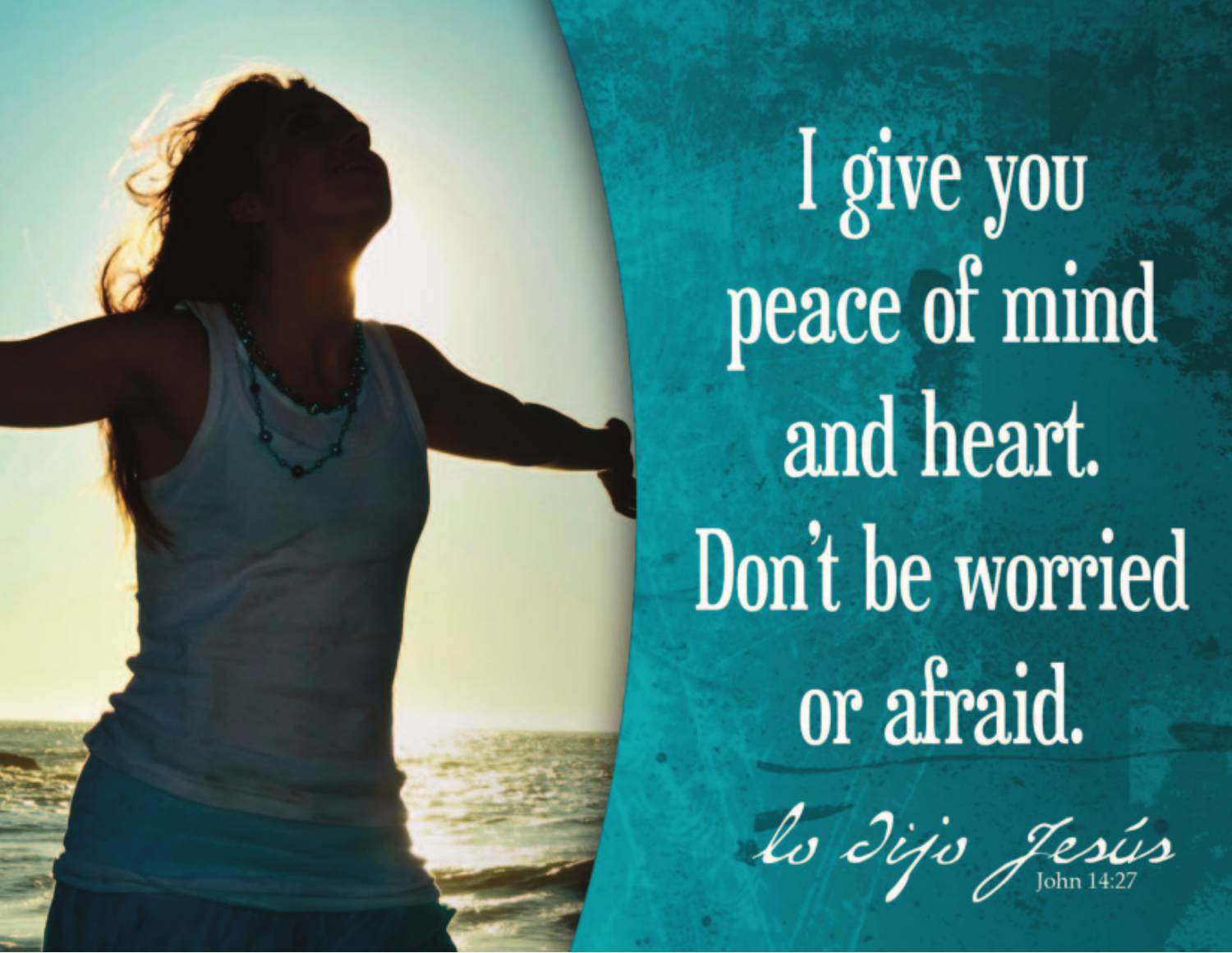## Human beings

have embarked on a relentless pursuit of peace, the unshakeable kind that the soul needs. We desperately seek it when we find ourselves in unexpected predicaments and also when we are overwhelmed by the daily grinds of life. We search for it because we know that we live

in a world of turmoil and uncertainty where peace seems elusive and unattainable.

## Jesus said:

I give you peace of mind and heart, the kind of peace that only I can give.

It isn't like the peace that this world can give.

So don't be worried or afraid.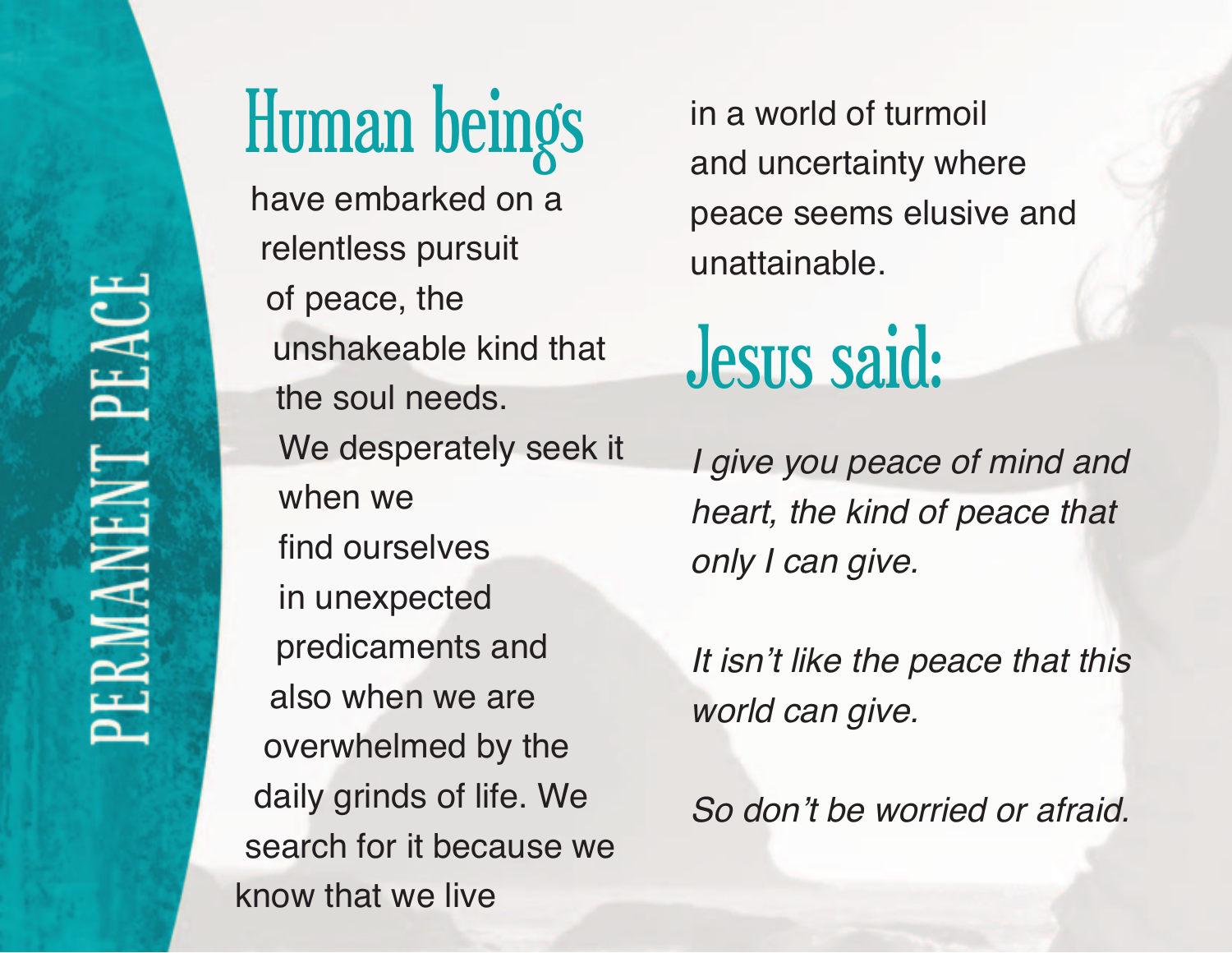## Give Jesus the leadership of your life!

Under Jesus' guidance, permanent peace is an attainable reality. Jesus is not just a religious leader, he is the reliable leader that your life needs. Only he can transform you from the inside out and give you a higher-quality of life. Decide to give Jesus the leadership of your life by saying the following prayer:

**Heavenly Father, today I give Jesus control of my life. I repent from my sins and ask you to forgive me. Send the Holy Spirit to my heart and give me a new life. In Jesus' name. Amen.**

Congratulations! From this moment on, you are a child of God and he is now your Heavenly Father because to all who believed him and accepted him, he gave the right to become children of God.

John 1:12